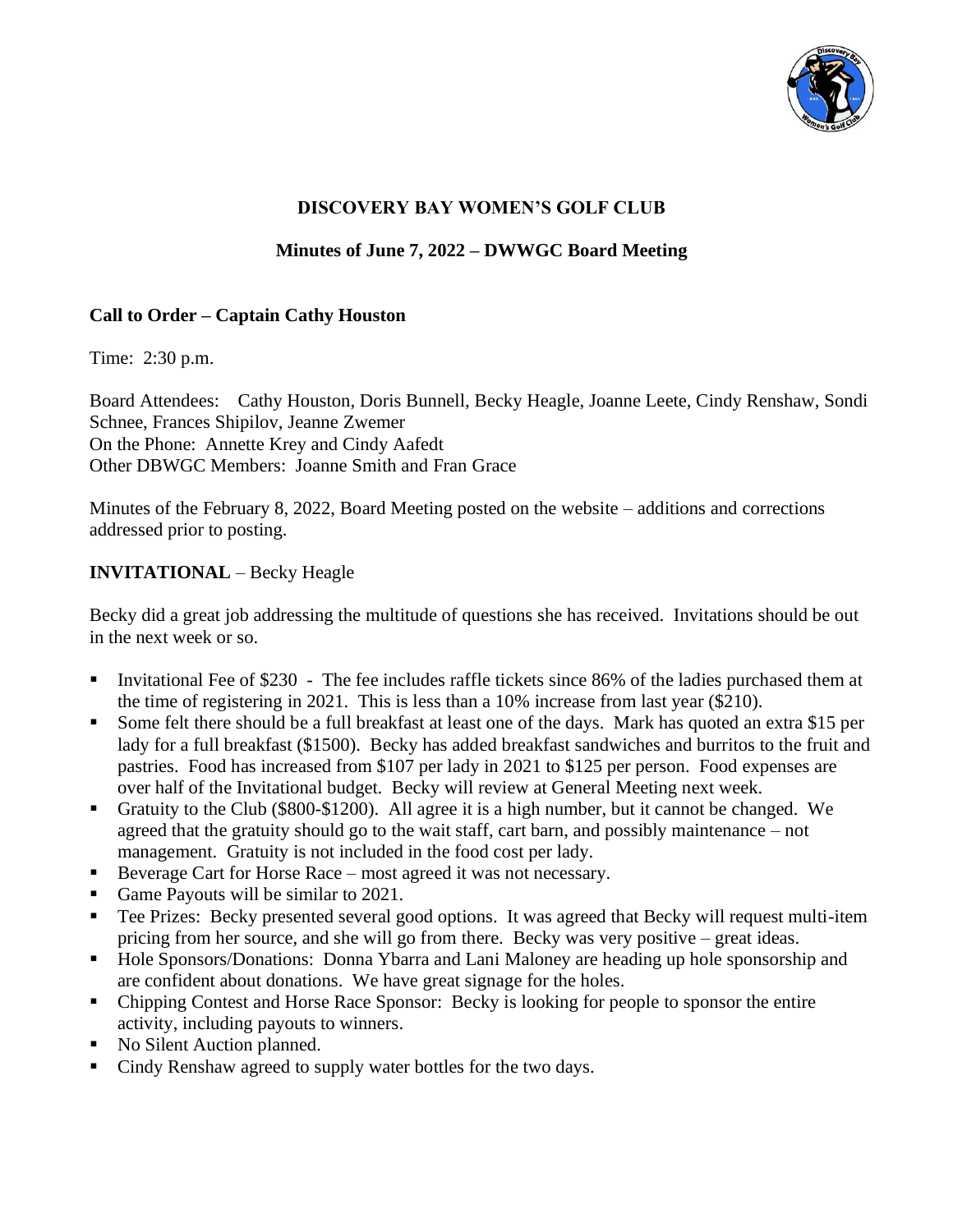# **COMMITTEE REPORTS / DISCUSSIONS**

### 1. **Treasurer's Report** – Doris Bunnell

- We ended May with income remaining of \$2453. However, the invoice and expense for the Spring Tournament have not yet come in. There is a \$500 expense (gift certficates for winners, vest, chip-ins, and florwers) which is a break-even for the Tournament. We also have a \$217 expense for Jenelle Josephson's baby gift.
- We have about \$1700 remaining for all spends for the rest of 2022. We have also projected a budget loss of \$736. This May Treasuer's Report reconciles with our Bank Statement.

# 2. **Tournament** – Cindy Renshaw

**EXECUTE:** Discussion was held regarding how our play day activity is recorded. The Pro Shop is given a sheet showing all participants and all play day winners. This sheet allows the Pro Shop to charge each participating lady the \$3.50 sweeps which appear on your monthly DBGCC billing with the descriptor "Golf Shop." At the bottom of your billing is the "Credit Book: Golf Shop." Here is where the Pro Shop awards any winnings from our play days. All ladies are encouraged to make sure their winnings have been recorded accurately since we have heard this activity may not have been assigned to any of the Pro Shop Staff after Phil English left.

ACTION: Cathy and Cindy to randomly check, and each lady to personally check their own accounts.

■ Twenty ladies participated and paid for the Spring Tournament. There was discussion whether any lady who disqualified herself during play is given attendance credit for the Tournament. Note that "attendance" is rewarded at the end of year award's luncheon. The Board was leaning toward allowing the attendance credit.

ACTION: Cindy will resolve with Bonnie.

- A decision needs to be made whether we move to an 8:30 start time during the summer months versus 9:00 a.m. ACTION: Cindy will request a vote from the General Membership at the meeting next week.
- **•** Discussion was held on Closest to the Pin separate dollar winning pots for Low Handicaps and High Handicap ladies. There would be significant record keeping to do this, and we were not sure if it treated all ladies equally. Decision was made to maintain one pot for Closest to the Pin since it is optional to participate.
- Dates for 2023 and future Invitationals to be discussed at General Meeting ACTION: Does the General Membership prefer Tuesday & Wednesday – or – Wednesday & Thursday. ACTION: Does the General Membership prefer the first week of August – or -- the third week of August as we have done the past two years.
- 3. **Historian** Kris Rogers (not in attendance) / **Website** Kay Bargmann (not in attendance) In the past, the Historian has been responsible for taking pictures at tournaments and events. These pictures may have been posted on the Bulletin Board in the upstairs Ladies Room or were posted in binders for review at the Christmas Luncheon and occasionally at General Meetings. ACTION: The Board agreed that we will no longer maintain the binders, and pictures taken by the Historian or other members will be posted on our Website (www.dbwgc.com). The Historian will continue to post pictures on our Bulletin Board as she feels appropriate.